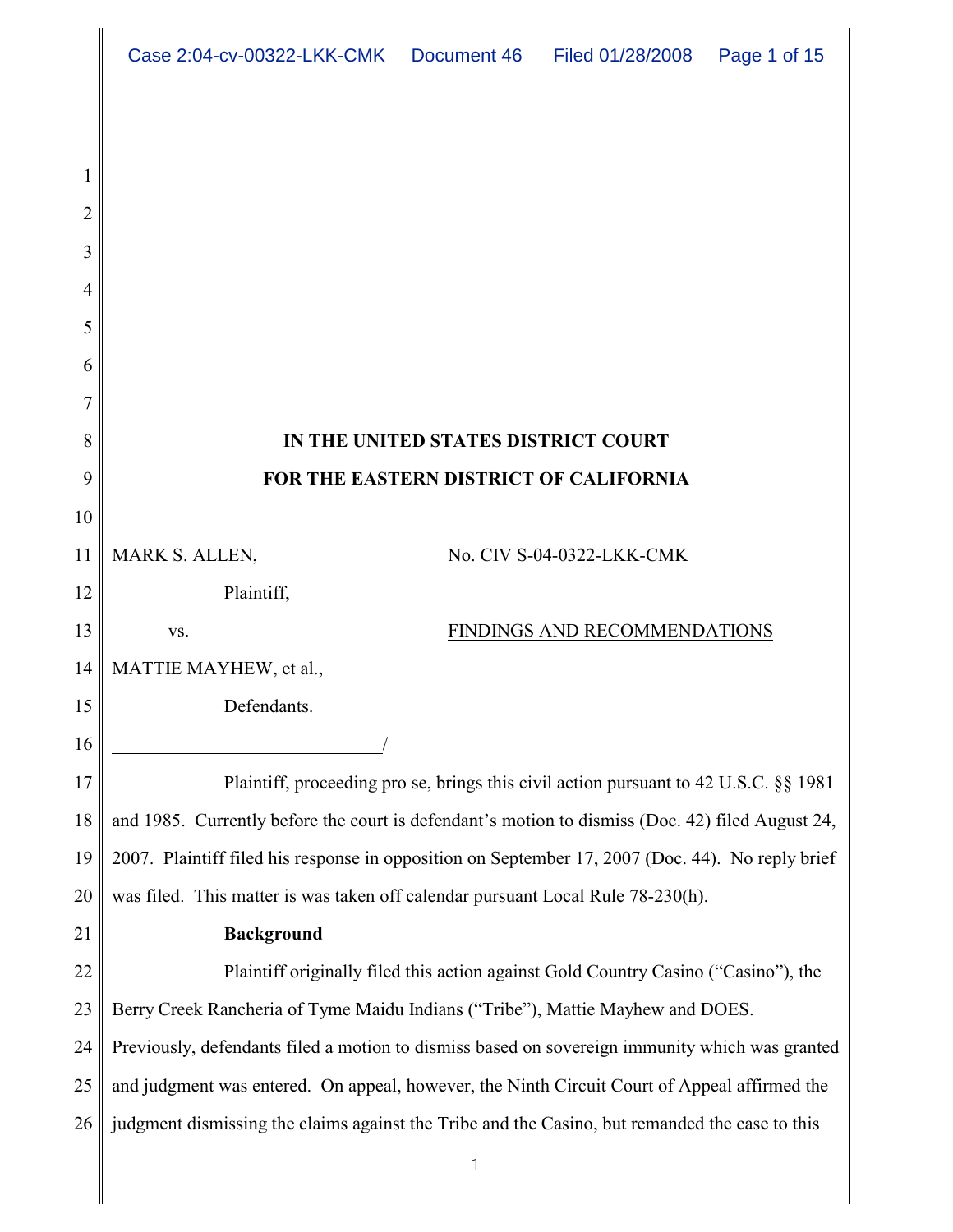1 3 4 5 court regarding the possibility of claims against the individual defendant Mayhew and the DOE defendants under 42 U.S.C. §§1981 and 1985. Accordingly, plaintiff was provided an opportunity to file a second amended complaint, which was filed in July 2007. The second amended complaint names only individuals as defendants and claims a violation of civil rights under 42 U.S.C. §§ 1981 and 1985.

6 7 8 9 10 11 12 13 14 15 16 In resolving this motion to dismiss, the court construes the facts alleged in the second amended complaint in the light most favorable to plaintiff. See Jenkins v. McKeithen, 395 U.S. 411, 421 (1969); Haines v. Kerner, 404 U.S. 519, 520 (1972). Accordingly, plaintiff claims in his second amended complaint that he was an employee of the Gold Country Casino in 2003. While he was so employed, he took into his home three children, who were defendant Tasha Hernandez's children and defendants Mattie and Ricky Mayhew's grandchildren. Plaintiff, who later petitioned the Tribe for tribal membership of these children, was told by the Indian Children Welfare Act (ICWA) representative, Ben Jiminez, that he would be reimbursed for his expenses regarding the children and was warned "not to go to the white man's court." However, despite this warning, plaintiff filed guardianship proceedings in the California state court in September 2003.

17 18 19 20 21 22 23 24 25 26 Following the filing of guardianship proceedings, plaintiff claims that the defendants in this case filed false allegations against him and conspired together with the intent to terminate plaintiff's employment in retaliation for availing himself of the state court system and because he is white. Specifically he claims that defendant Mattie Mayhew made the false allegations and conspired with Ricky Mayhew on a plan to file the false charges with the Tribe. The other defendants in this case, including gaming commission members, casino security officers, human resources personnel, the general manager and director of security of the casino, and tribal council members all conspired together to terminate plaintiff's employment with the Casino under these false charges. He states he was informed that casino security had conducted an investigation and found the allegations to be true, resulting in his termination. He claims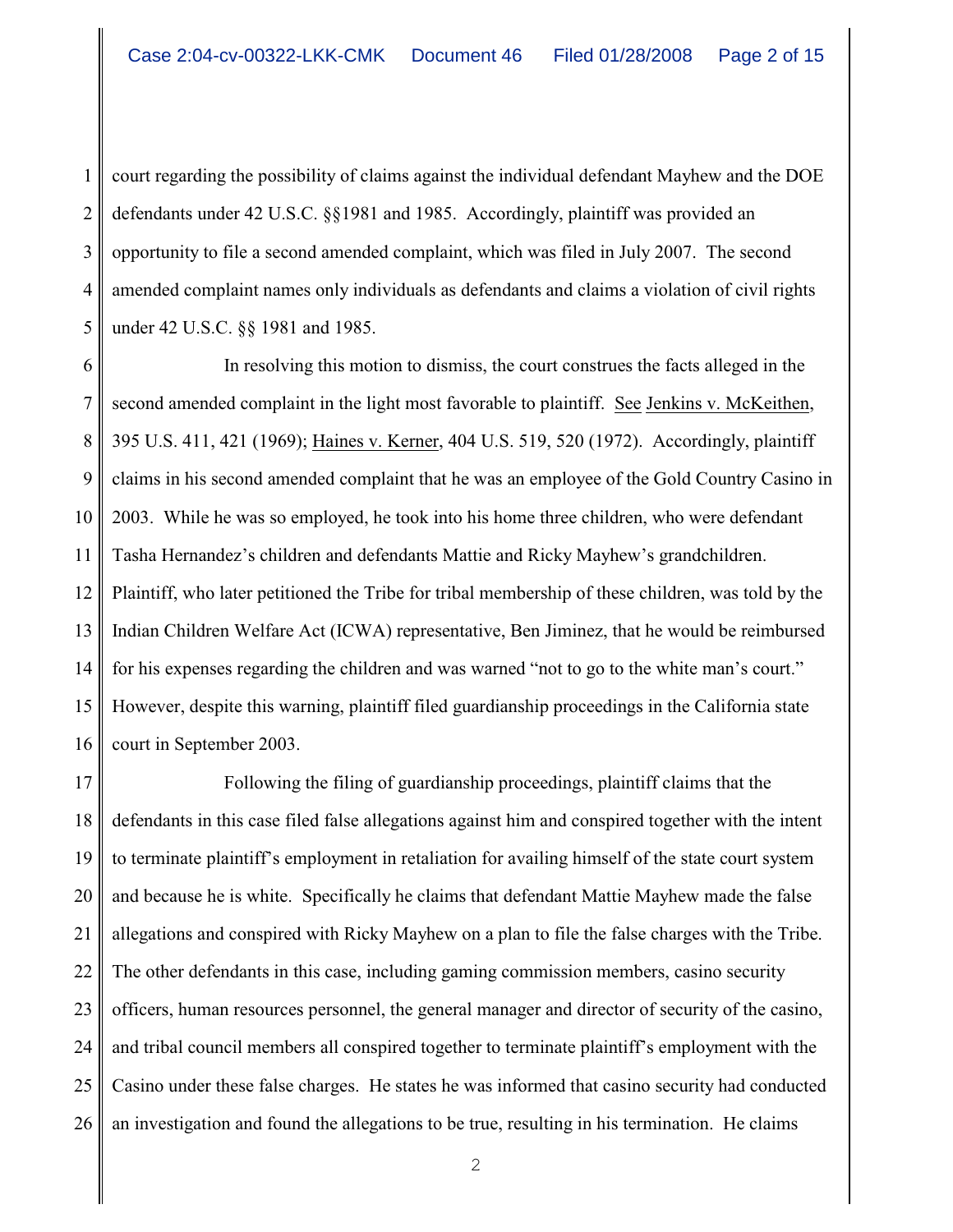1 2 3 4 casino personnel did not follow their own policies and procedures and they used their positions to further the conspiracy. He also claims the tribal council members knew about the actions taken, conspired with the others in terminating plaintiff's employment, and overstepped their authority by not acting appropriately.

5 6 7 8 9 10 Plaintiff claims his civil rights have been violated because he was prevented from obtaining legal representation, was not allowed to redress his grievances, he was denied freedom of speech, and was subjected to cruel and unusual punishment. He also claims he "was denied the ability to make and enforce contracts, to sue, be parties, and the equal benefit of all laws for the security of persons and property." (Opp., Doc. 44, at 8). He is asking for money damages including lost wages, health, dental and insurance coverage, and punitive damages.

11 12 13 14 15 16 17 18 19 20 21 Defendants filed the motion to dismiss pursuant to Federal Rule of Civil Procedure 12(b) (1), (2), (5), and (6), claiming this court lacks subject matter jurisdiction, plaintiff has failed to state a claim on which relief may be granted, and there has been insufficient service of process. The defendants' contend that this court lacks subject matter jurisdiction because all of the defendants, except Mattie Mayhew and Tasha Hernandez, are officials or agents of the Tribe and/or the Casino. Defendants claim that tribal sovereign immunity extends to all of these defendants. In addition, defendants argue that plaintiff fails to state a claim because under 45 U.S.C. §§ 1981 and 1985 plaintiff must allege he is a member of a racial minority or suspect class which plaintiff is not. Finally, defendants claim they have not been properly served under Rule 4(e) because plaintiff served them by mailing a copy of the second amended complaint to counsel.

22 23

#### **Subject Matter Jurisdiction**

24 25 26 A motion to dismiss for lack of subject matter jurisdiction under Rule 12(b)(1) may be either facial or factual. See Wolfe v. Strankman, 392 F.3d 358, 362 (9th Cir. 2004). In a facial attack on subject matter jurisdiction, the court is confined to the allegations in the complaint; in contrast, in a factual attack, the court is permitted to look beyond the complaint to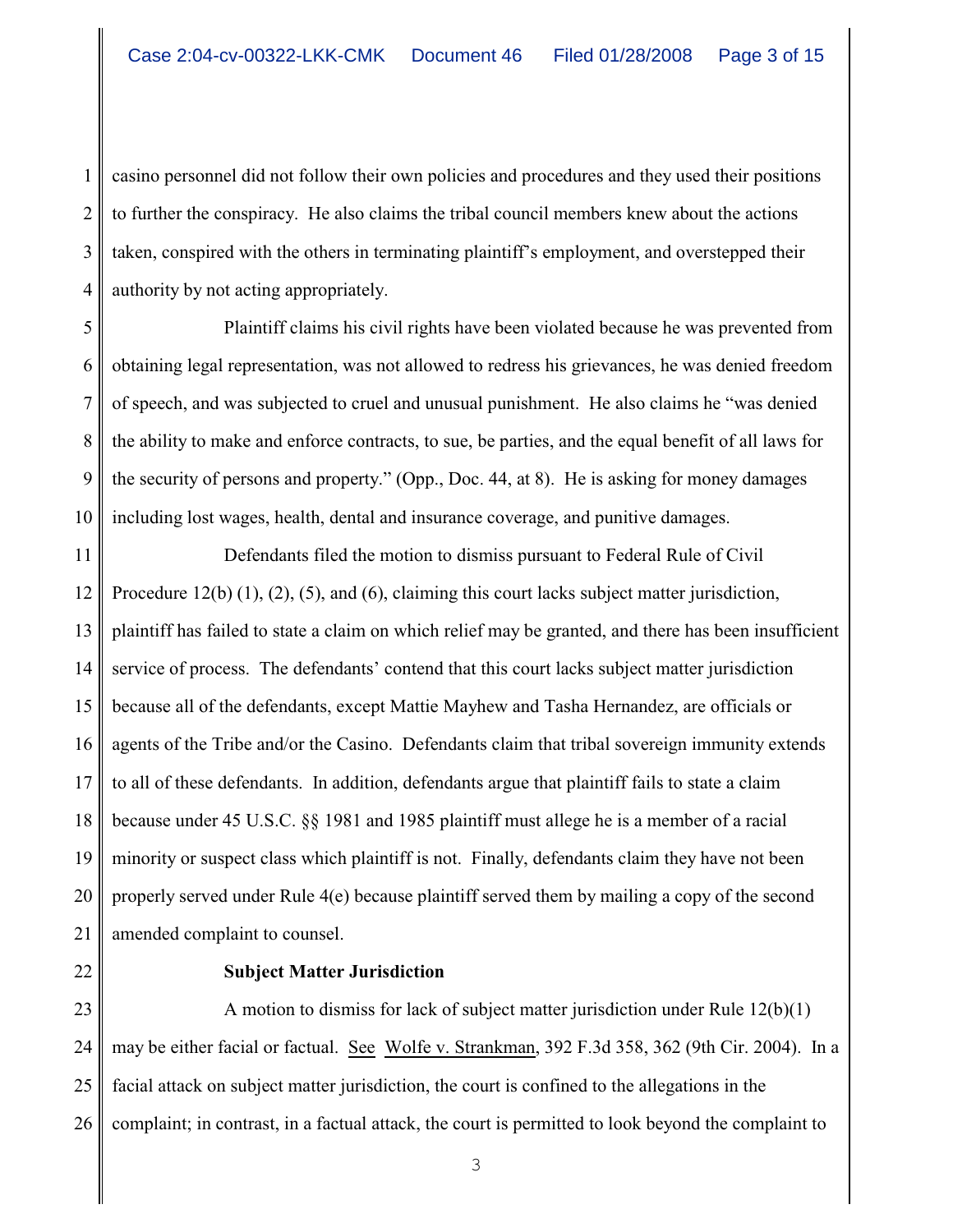1 2 3 4 extrinsic evidence. See id. (citing Safe Air for Everyone v. Meyer, 373 F.3d 1035, 1036 (9th Cir. 2004)). As no extrinsic evidence has been produced in this matter, the court will consider this motion to dismiss as a facial attack on subject matter jurisdiction, and confine itself to the allegations in the complaint.

5 6 7

### **Failure to State a Claim**

8 9 10 11 12 13 14 15 16 17 A motion to dismiss for failure to state a claim should not be granted unless it appears beyond doubt that plaintiff can prove no set of facts in support of the claim or claims that would entitle him to relief. See Hishon v. King & Spalding, 467 U.S. 69, 73 (1984) (citing Conley v. Gibson, 355 U.S. 41, 45-46 (1957)); see also Palmer v. Roosevelt Lake Log Owners Ass'n, 651 F.2d 1289, 1294 (9th Cir. 1981). In considering a motion to dismiss, the court must accept all allegations of material fact as true. See Erickson v. Pardus, 127 S. Ct. 2197 (June 4, 2007). The court must also construe the alleged facts in the light most favorable to the plaintiff. See Scheuer v. Rhodes, 416 U.S. 232, 236 (1974); see also Hosp. Bldg. Co. v. Rex Hosp. Trs., 425 U.S. 738, 740 (1976); Barnett v. Centoni, 31 F.3d 813, 816 (9th Cir. 1994) (per curiam). All ambiguities or doubts must also be resolved in the plaintiff's favor. See Jenkins v. McKeithen, 395 U.S. 411, 421 (1969). Pro se pleadings are held to a less stringent standard than those drafted by lawyers. See Haines v. Kerner, 404 U.S. 519, 520 (1972).

18 19

# **Sovereign Immunity**

20 21 22 23 24 25 26 In this case, defendants claim they fall within the tribal sovereign immunity permitted to protect the Tribe and Casino from action because they are "officials" or "agents" of the Tribe and/or the Casino, and that plaintiff cannot circumvent the sovereign immunity by naming individual tribal officials or agents in place of the Tribe. According to the second amended complaint, it appears that the defendants hold different positions within the Tribe and/or Casino, with the exception of Mattie Mayhew and Tasha Hernandez. It appears that Jimmy Edwards, Debbie Armus, Leatha Chase and Goodie Mix are members of the tribal council; Eleanor Boulton, Gus Martin, and Brian Sandusky are members of the gaming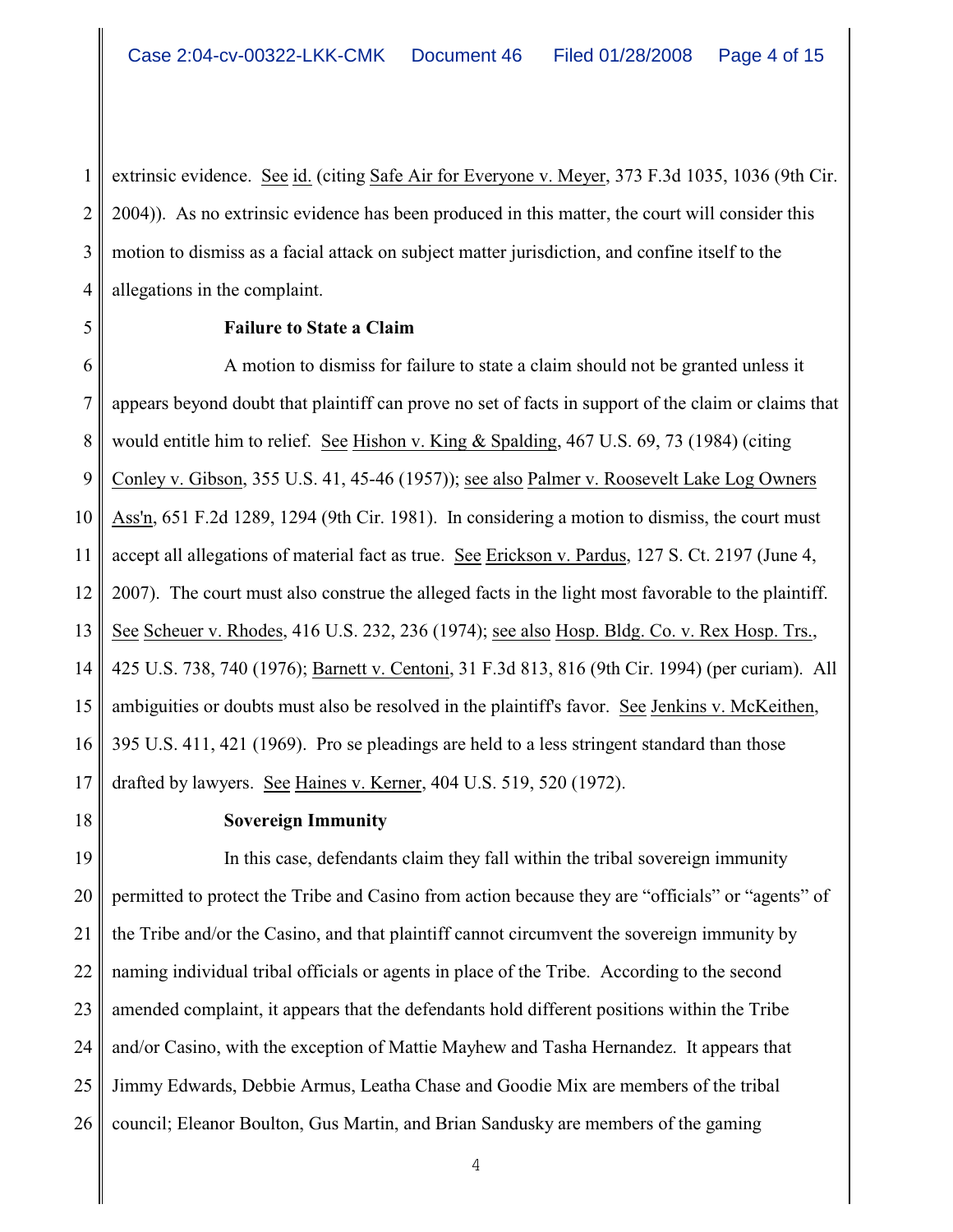1 2 3 4 commission; Ed White is the general manager of the Casino; Erin Harter is in human resources; Mike Hendrick is the director of security for the Casino; Art Hatley, Kirby Brown and Ricky Mayhew are casino security officers; and Terrilyn Steele is the director of ICWA. Accordingly, these defendants claim this case should be dismissed as to them.

5 6 7 8 9 10 11 12 13 14 "As a general proposition, Indian tribes are immune from suit in state or federal court." United States v. Oregon, 657 F.2d 1009, 1012 (9th C ir. 1981), see also Kiowa Tribe v. Mfg. Tech., Inc., 523 U.S. 751 (1998). This protection includes businesses owned and operated by a tribe if it functions as an arm of the tribe. See Marceau v. Blackfeet Hous. Auth., 455 F.3d 974, 978 (9th Cir. 2006). It also extends to tribal officials acting in their official capacity and within the scope of their authority. See Oregon, 657 F.2d at 1012 n. 8 (citing Davis v. Littell, 398 F.2d 83, 84-85 (9th Cir. 1968)). However, when tribal officials act beyond their authority, they lose their entitlement to the immunity of the sovereign. See Santa Clara Pueblo v. Martinez, 436 U.S. 49, 59 (1978). This immunity does not extend to individual tribal members. See Puyallup Tribe, Inc. v. Dept. of Game, 433 U.S. 165, 171-73 (1977).

15 16 17 18 19 20 21 22 23 Defendants argue they are tribal officials acting in their official capacity and within the scope of their authority, and therefore tribal immunity protects them. However, defendants do not explain how their individual position entitles them to the protection as "tribal officials." Some of the individual defendants are undoubtably "tribal officials" in that they have been identified as "tribal council members." However, other defendants are identified as "casino security" and the connection between an employee of the Casino and "tribal official" has not been made. Defendants argue that because they are employees of the Tribe and/or the Casino, they are automatically immune. In support of their position, defendants cite to opinions from the Second Circuit Court of Appeal<sup>1</sup>, the United States District Court for the District of Connecticut<sup>2</sup>,

- 24
- 25

26 See Chayoon v. Mashantucket Pequot Tribal Nation, Docket No. 3:02CV0163 (D. <sup>2</sup> Conn. May 31, 2002).

 $See Chayoon v. Chao, 355 F.3d 141 (2d Cir. 2004).$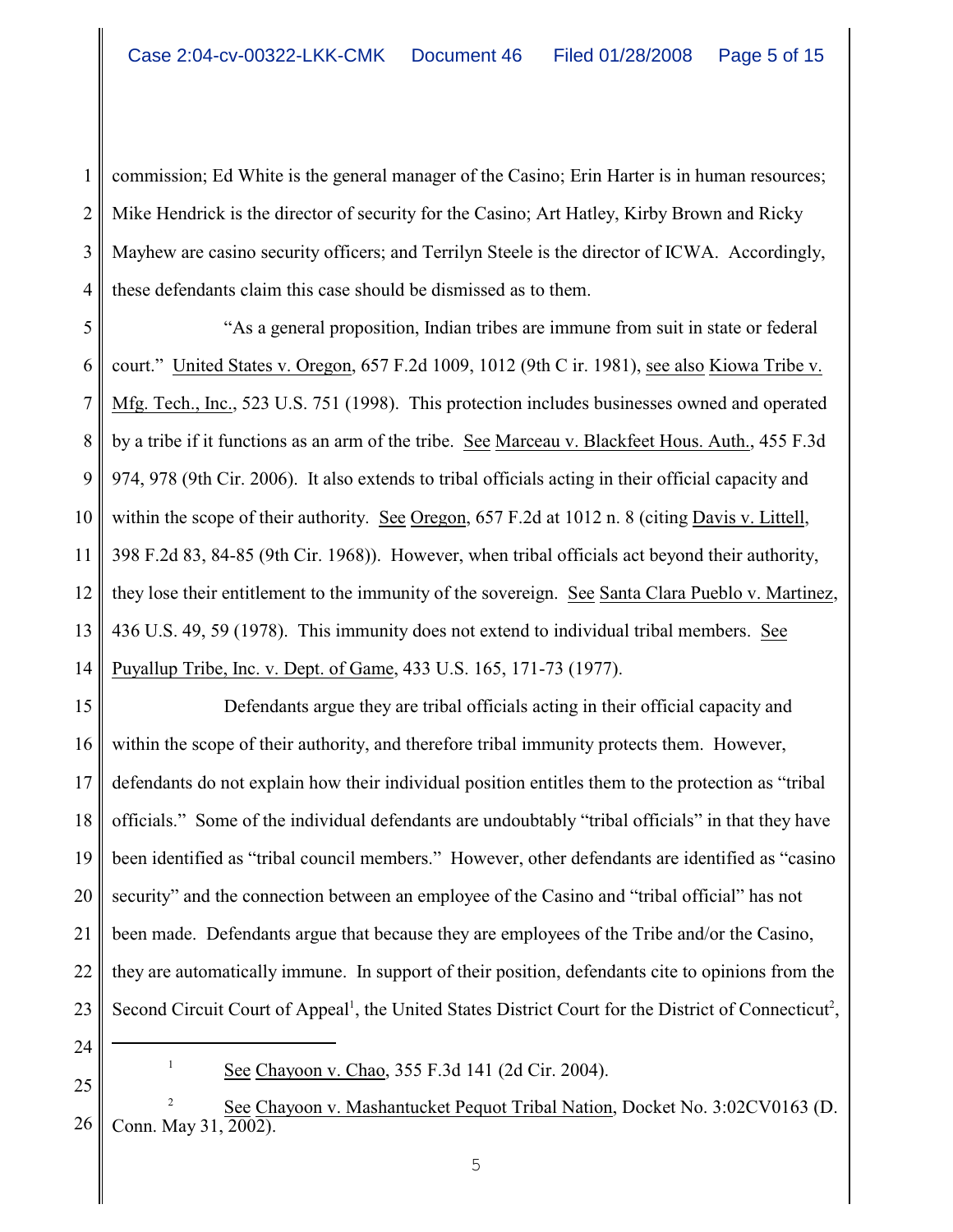1 2 3 4 and the Connecticut State Appellate Court<sup>3</sup> which have held "that tribal immunity extends to all tribal employees acting within their representative capacity and with the scope of their official authority." Bassett v. Mashantucket Pequot Museum and Research Ctr., Inc., 221 F. Supp. 2d 271, 278 (D. Conn. 2002).

5 6 7 8 9 10 11 12 13 Defendants ignore Baugus v. Brunson, 890 F. Supp. 908 (E.D. Cal. 1995) in which this court found the term "tribal official" is usually "used to denote those who perform some type of high-level or governing role within the tribe" and that a casino security officer is not a "'tribal official' for purposes of sharing in tribal immunity." Baugus, 890 F. Supp. at 911. In addition, although the Ninth Circuit has held that employees of the tribal government are protected under tribal immunity, no Ninth Circuit case has extended the tribal immunity as far as defendants claim. See Linneen v. Gila River Indian Cmty., 276 F.3d 489 (9th Cir. 2002) (tribal community ranger); Imperial Granite Co. v. Pala Band of Mission Indians, 940 F.2d 1269 (9th Cir. 1991) (tribal governing body).

14 15 16 17 18 19 20 21 22 In Bassett, the Connecticut District Court found that unlike other courts, the courts within the Second Circuit have not limited the use of tribal immunity to high-level officers or officials, and held that "tribal immunity extends to all tribal employees acting within their representative capacity and within the scope of their official authority" including the executive director and project director of a tribal museum. In the Chayoon cases series cited by defendants, the state courts in Connecticut extended tribal immunity to "all tribal employees acting within their representative capacity and within the scope of their official authority." Chayoon v. Sherlock, 89 Conn. App. at 826. Defendants, however, do not cite to any California or Ninth Circuit case which has extended tribal immunity this far.<sup>4</sup> More importantly, they have failed to

23

 $S^3$  See Chayoon v. Sherlock, 877 A.2d 4 (Conn. App. Ct. 2005).

<sup>25</sup> 26 Defendants do cite to Trudgeon v. Fantasy Springs Casino, 84 Cal. Rptr. 2d 65 <sup>4</sup> (Cal. Ct. App. 1999). However, the California Court of Appeal did not take the immunity as far as the defendants in this case wish to extend it. In Trudgeon, the plaintiff had not named any individual defendant in the complaint, save for the DOE defendants, and the complaint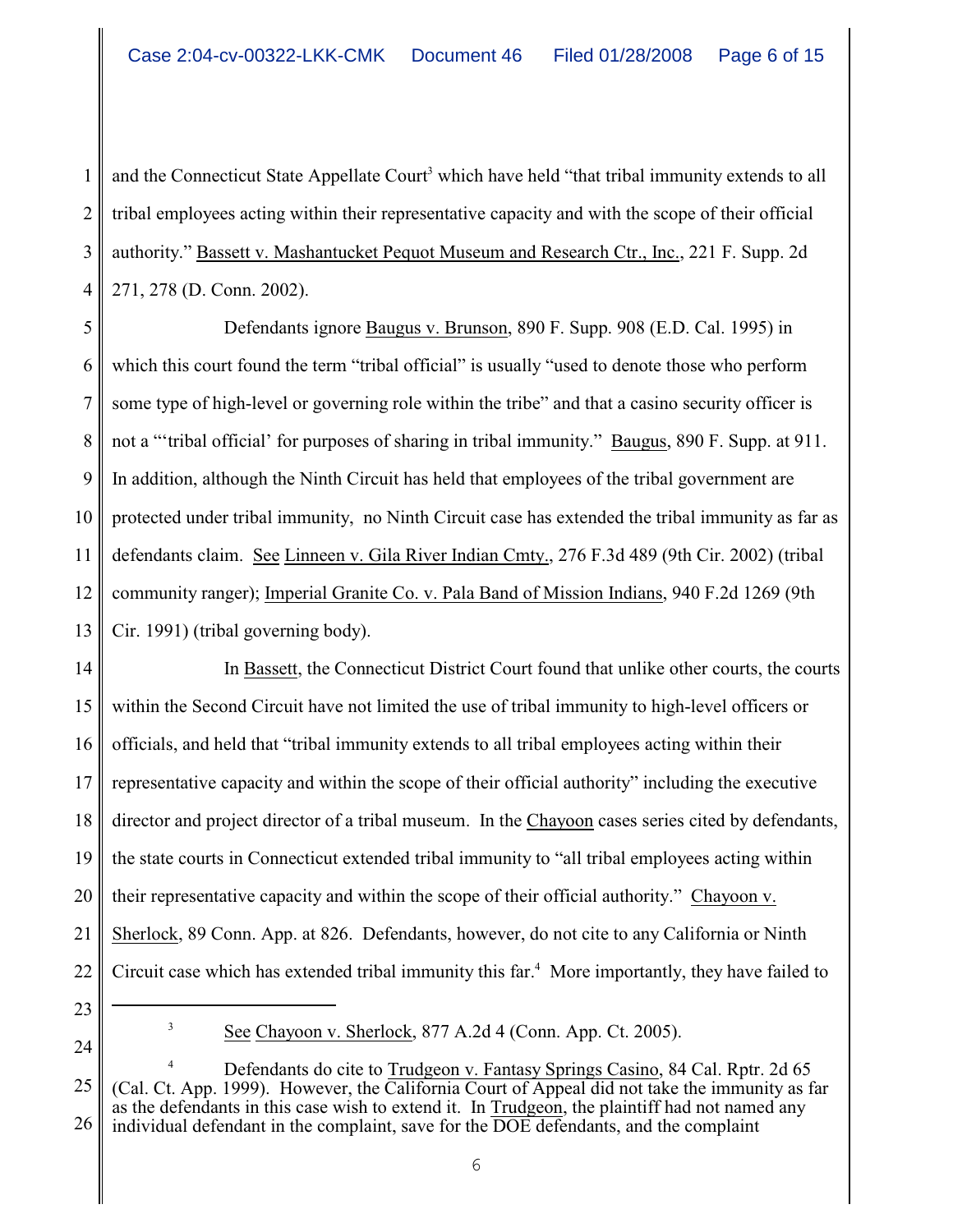1 2 distinguish this case from the facts in Baugus. Although the cases from Connecticut may be persuasive, this court is more persuaded by its own opinion in Baugus.

3 4 5 6 Accordingly, the undersigned cannot find that based on the arguments presented in the motion to dismiss, that this case should be dismissed against all of the tribal and/or casino employees. Defendants have not shown that the tribal sovereign immunity unquestionably extends to all of the defendants by nature of their employment with the Tribe and/or Casino.

7 8 9 10 11 12 13 14 15 16 In addition, according to the requirement to construe pro se pleadings liberally and construing the facts present in the light most favorable to plaintiff, the court finds that plaintiff alleges claims against the defendants in their individual capacity, not in their official capacity. He argues that the defendants' actions were not related to their employment, but were extrinsic to any of their duties. He claims the defendants conspired to file false charges against him in order to get him fired in retaliation for availing himself of the California legal system. Although he also states that the defendants "used their positions to further the conspiracy" this alone does not lead to the conclusion that the defendants were acting within any official duty. Defendants have not shown, nor can they in a motion to dismiss, that the defendants' actions as set forth in the second amended complaint were related to their duties with the Tribe or Casino.

17 18 19 The exception to the above is in regards to the tribal council members. Tribal council members are clearly "officials" of the Tribe, and therefore would be protected by the tribal immunity assuming they were acting within their official duties. See Imperial Granite, 940

21 22 23 24 25 specifically stated that the defendants were each acting within the scope of their agency and employment. See id. at 72. The California trial court in that case held that "immunity would apply to individuals 'working within the scope of their employment.'" Id. However, the issue of how far the immunity protection would reach was not before the court, as there were no actual individuals named for the court to make that determination based on the position of the individual. The undersigned finds that the case therefore does not support the defendants' position that all employees of a business entity owned by a tribe would be protected under tribal immunity, especially in this case where the allegations could go to actions beyond the scope of employment. This is not a case where the plaintiff fell in the parking lot maintained by casino employees. In this case, plaintiff alleges the defendants went beyond their employment duties in

<sup>20</sup>

<sup>26</sup> making false statements with the purpose of getting the tribal authorities to terminate his employment.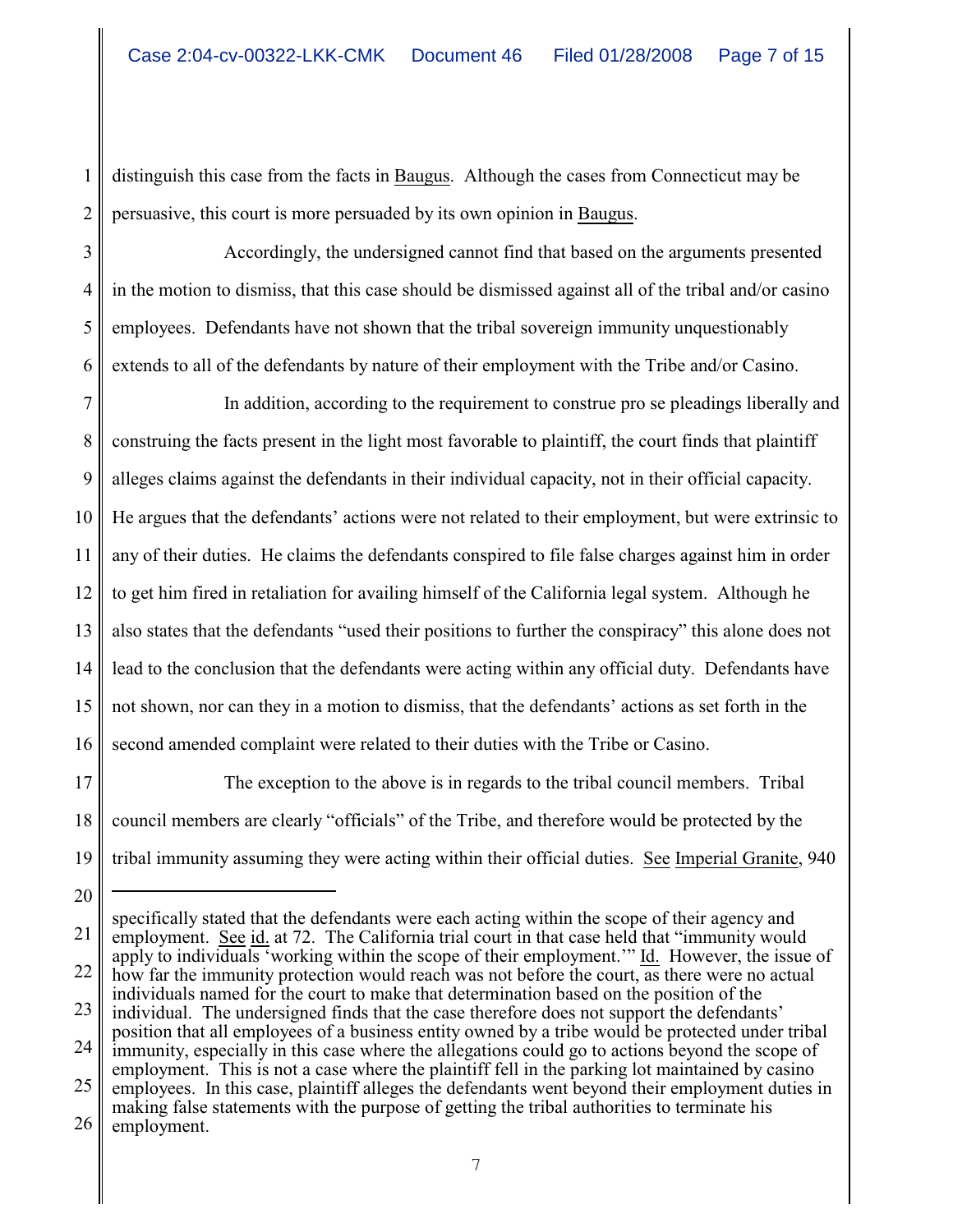1 2 3 4 5 F.2d 1269. In the second amended complaint, plaintiff states that defendants "Edwards, Armus, Chase, and Mix all had to know about this action due to their status in the tribe . . . ." This makes it clear that the only action these defendants took were within their tribal duties. As such, the tribal sovereign immunities would appear to apply to protect these four defendants, and the motion to dismiss them from the action should be granted.

6 7 8 9 10 11 12 As to the remaining defendants, it is unknown to the court the connection of the gaming commission, the role of the general manager of the casino, the director of casino security, the human resource personnel, and casino security to the Tribe.<sup>5</sup> As such, the court cannot find that the tribal sovereign immunity extends to these individuals. In addition, at least to some of the defendants, plaintiff clearly claims the actions were outside any potential "official duties" which may be an exception to tribal immunity in any case. Therefore, the motion to dismiss the remaining employee defendants should be denied.

13

17

18

19

20

/ / / / / /

## **42 U.S.C. Sections 1981 and 1985**

14 15 16 Defendants' second ground for their motion to dismiss is that plaintiff fails to state a claim under 42 U.S.C. §§ 1981 or 1985. The basis of this argument is that plaintiff is white and not a member of a racial minority or suspect class.

Section 1981(a) states :

All persons within the jurisdiction of the United States shall have the same right in every State and Territory to make and enforce contracts, to sue, be parties, give evidence, and to the full and equal benefit of all laws and proceedings for the security of persons and

- 21
- 

22 23 24 Because this challenge to subject matter jurisdiction is a facial challenge, <sup>5</sup> defendants did not provide the court with any declarations or other extrinsic evidence to show the court that the individuals were actually acting as an arm of the Tribe. It may be possible for the defendants to show that the gaming commission, for instance, is actually an arm of the Tribe similar to the Casino. They may also be able to show that the general manager and/or the director of casino security answers directly to the tribal council and therefore are "officials" of

<sup>25</sup> 26 the Tribe. However, because there is no evidence before the court to support such conclusions, and the court is limited to what is plead in the complaint, the court cannot hold these individuals are officials of the Tribe and protected by immunity.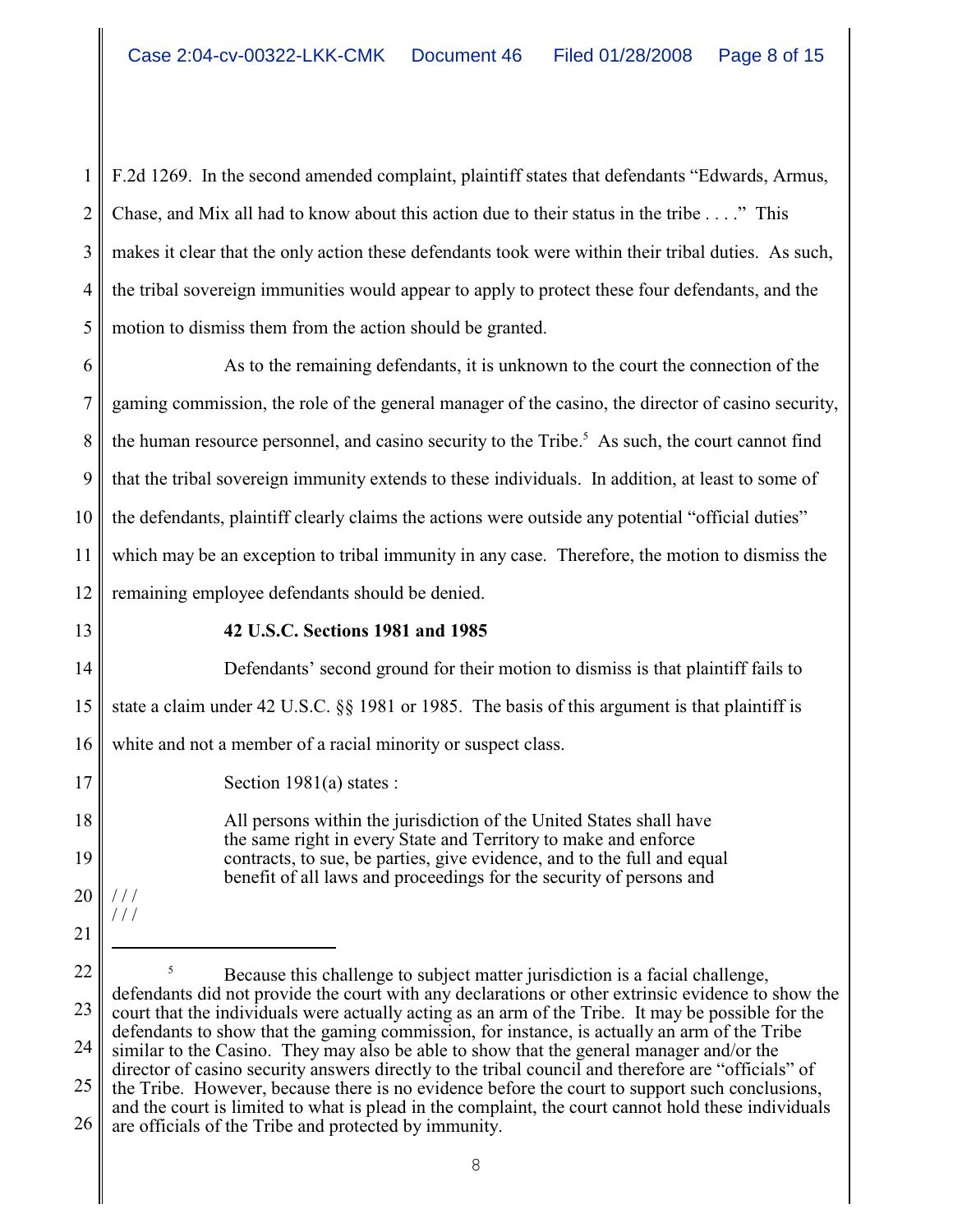1 2 3 4 5 6 7 8 9 10 11 12 13 14 15 16 17 18 19 20 21 22 23 24 25 26 <sup>6</sup> Plaintiff does not specify under which subsection of  $\S$  1985 he brings this action. However, a fair reading of his complaint indicates that he brings this action under  $\S 1985(3)$  depriving persons of rights or privileges. Section 1985(1) affords protection only to federal officers and prospective federal officers. See Canlis v. San Joaquin Sheriff's Posse Comitatus, 641 F.2d 711, 717 (9th Cir. 1981). Section 1985(2) consists of two distinct parts. See Bagley v. CMC Real Estate Corp., 923 F.2d 758, 763 (9th Cir. 1991). "The first part of the subsection addresses conspiracies 'which deter by force, intimidation, or threat a party or witness in federal court.' The second part of the subsection creates a federal right of action for damages against conspiracies which obstruct the due course of justice in any State or Territory with intent to deny equal protection." Id. (quoting Bell v. City of Milwaukee, 746 F.2d 1205, 1233 (7th Cir. 1984)). In this case, although plaintiff speaks to a state court proceeding for guardianship, which he claims made the Tribe unhappy, he does not claim that any of the defendants conspired to deter him from bringing such an action. In fact, he claims that although he was warned not to take the issue to "the white man's court," he did file an action for guardianship in state court. He claims that the defendants retaliated against him for doing so. Thus, it appears likely that plaintiff intended to raise the issue under § 1985(3), for depriving him of the equal protection of the laws. However, even if he intended to raise the issue under  $\S$  1985(2), it would be raised under the second part of the subsection, for which the discussion regarding class-based animus is relevant. See id. (citing Kush v. Rutledge, 460 U.S. 719, 726 (1983)). property as is enjoyed by white citizens, and shall be subject to like punishment, pains, penalties, taxes, licenses, and exactions of every kinds, and to no other. Defendants argue that because plaintiff is white and not a racial minority, § 1981 does not apply. However, the United State Supreme Court has held that § 1981 "prohibits private racial discrimination against white persons as well as against nonwhites." Evans v. McKay, 869 F.2d 1341, 1344 (9th Cir. 1989) (citing McDonald v. Santa Fe Trail Transp. Co., 427 U.S. 273, 296 (1976)). Therefore, defendants' position is unsupported, and the motion to dismiss the claims based on section 1981 should be denied. Similarly, defendants argue that the claims based on section 1985 should be dismissed because plaintiff is not a member of a suspect class. Section 1985(3), the subsection relevant to this case $<sup>6</sup>$ , states in relevant part:</sup> If two or more persons . . . conspire . . ., for the purpose of depriving, either directly or indirectly, any person or class of persons of the equal protection of the laws, or of equal privileges and immunities under the laws; or for the purpose of preventing or hindering the constituted authorities of any State or Territory from giving or securing to all persons within such State or Territory the equal protection of the laws; . . . in any case of conspiracy set forth in this section, if one or more persons engaged therein do, or cause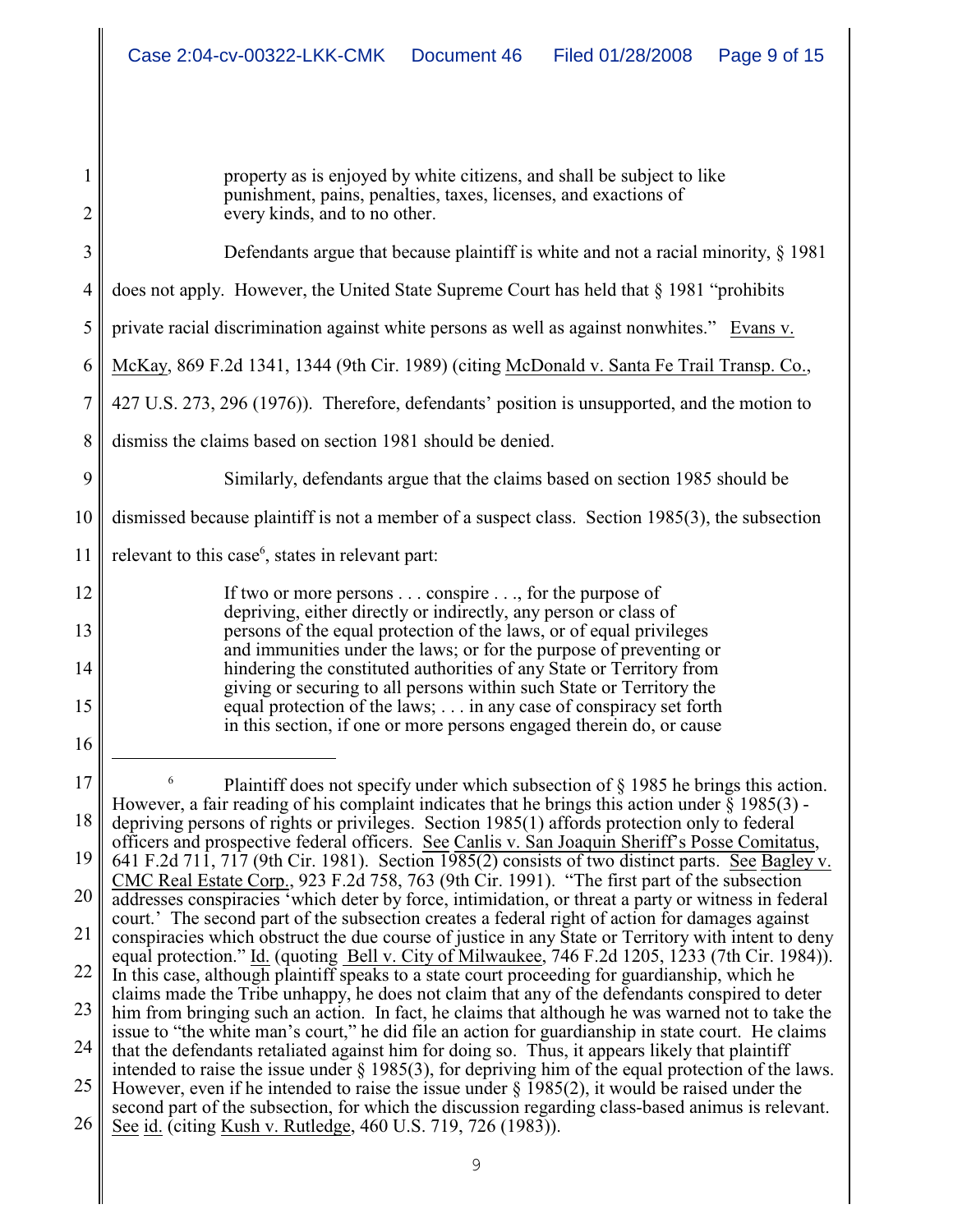|        | Case 2:04-cv-00322-LKK-CMK<br>Document 46<br>Filed 01/28/2008<br>Page 10 of 15                                                                                                                                                                                                                                                                     |  |  |  |  |
|--------|----------------------------------------------------------------------------------------------------------------------------------------------------------------------------------------------------------------------------------------------------------------------------------------------------------------------------------------------------|--|--|--|--|
|        |                                                                                                                                                                                                                                                                                                                                                    |  |  |  |  |
|        |                                                                                                                                                                                                                                                                                                                                                    |  |  |  |  |
| 1<br>2 | to be done, any act in furtherance of the object of such conspiracy,<br>whereby another is injured in his person or property, or deprived of<br>having and exercising any right or privilege of a citizen of the<br>United States, the party so injured or deprived may have an action<br>for the recovery of damages occasioned by such injury or |  |  |  |  |
| 3      |                                                                                                                                                                                                                                                                                                                                                    |  |  |  |  |
| 4      | deprivation, against any one or more of the conspirators.                                                                                                                                                                                                                                                                                          |  |  |  |  |
| 5      | Section 1985 does not provide substantial rights itself, but rather the "rights, privileges, and                                                                                                                                                                                                                                                   |  |  |  |  |
| 6      | immunities that $\S$ 1985(3) vindicates must be found elsewhere." United Bhd. of Carpenters and                                                                                                                                                                                                                                                    |  |  |  |  |
| 7      | Joiners, Local 610 v. Scott, 463 U.S. 825, 836 (1983). In order to bring an action successfully                                                                                                                                                                                                                                                    |  |  |  |  |
| 8      | under section 1985, a plaintiff must demonstrate,                                                                                                                                                                                                                                                                                                  |  |  |  |  |
| 9      | inter alia, (1) that 'some racial, or perhaps otherwise class-based,<br>invidiously discriminatory animus [lay] behind the conspirators'<br>action,'  and (2) that the conspiracy 'aimed at interfering with<br>rights' that are 'protected against private, as well as official,<br>encroachment.'                                                |  |  |  |  |
| 10     |                                                                                                                                                                                                                                                                                                                                                    |  |  |  |  |
| 11     |                                                                                                                                                                                                                                                                                                                                                    |  |  |  |  |
| 12     | Butler v. Elle, 281 F.3d 1014, 1028 (9th Cir. 2002) (quoting Bray v. Alexandria Women's Health                                                                                                                                                                                                                                                     |  |  |  |  |
| 13     | Clinic, 506 U.S. 263, 267-68 (1993)).                                                                                                                                                                                                                                                                                                              |  |  |  |  |
| 14     | The United States Supreme Court last addressed this issue in United Bhd. of                                                                                                                                                                                                                                                                        |  |  |  |  |
| 15     | Carpenters and Joiners v. Scott, 463 U.S. 825, 836 (1983). In Scott, the Supreme Court stated "it                                                                                                                                                                                                                                                  |  |  |  |  |
| 16     | is a close question whether $\S$ 1985(3) was intended to reach any class-based animus other than                                                                                                                                                                                                                                                   |  |  |  |  |
| 17     | animus against Negroes and those who championed their cause, most notably Republicans." 463                                                                                                                                                                                                                                                        |  |  |  |  |
| 18     | U.S. at 836. The Ninth Circuit has interpreted this to mean that only those members of a class                                                                                                                                                                                                                                                     |  |  |  |  |
| 19     | that requires special federal assistance in protecting its civil rights have standing to bring an                                                                                                                                                                                                                                                  |  |  |  |  |
| 20     | action under § 1985. See Sever v. Alaska Pulp Corp., 978 F.2d 1529, 1536-37 (9th Cir. 1992).                                                                                                                                                                                                                                                       |  |  |  |  |
| 21     | The Ninth Circuit "require[s] 'either that the courts have designated the class in question a                                                                                                                                                                                                                                                      |  |  |  |  |
| 22     | suspect or quasi-suspect classification requiring more exacting scrutiny or that Congress has                                                                                                                                                                                                                                                      |  |  |  |  |
| 23     | indicated through legislation that the class required special protection." Id. (quoting Schultz v.                                                                                                                                                                                                                                                 |  |  |  |  |
| 24     | Sundberg, 759 F.2d 714, 718 (9th Cir. 1985)).                                                                                                                                                                                                                                                                                                      |  |  |  |  |
| 25     | While this court finds it somewhat inconsistent to allow a claim for racial                                                                                                                                                                                                                                                                        |  |  |  |  |
| 26     | discrimination under $\S$ 1981 (the substantive law at issue here), but not allow a conspiracy claim                                                                                                                                                                                                                                               |  |  |  |  |
|        | 10                                                                                                                                                                                                                                                                                                                                                 |  |  |  |  |

 $\mathbf{\mathbf{\mathsf{u}}}$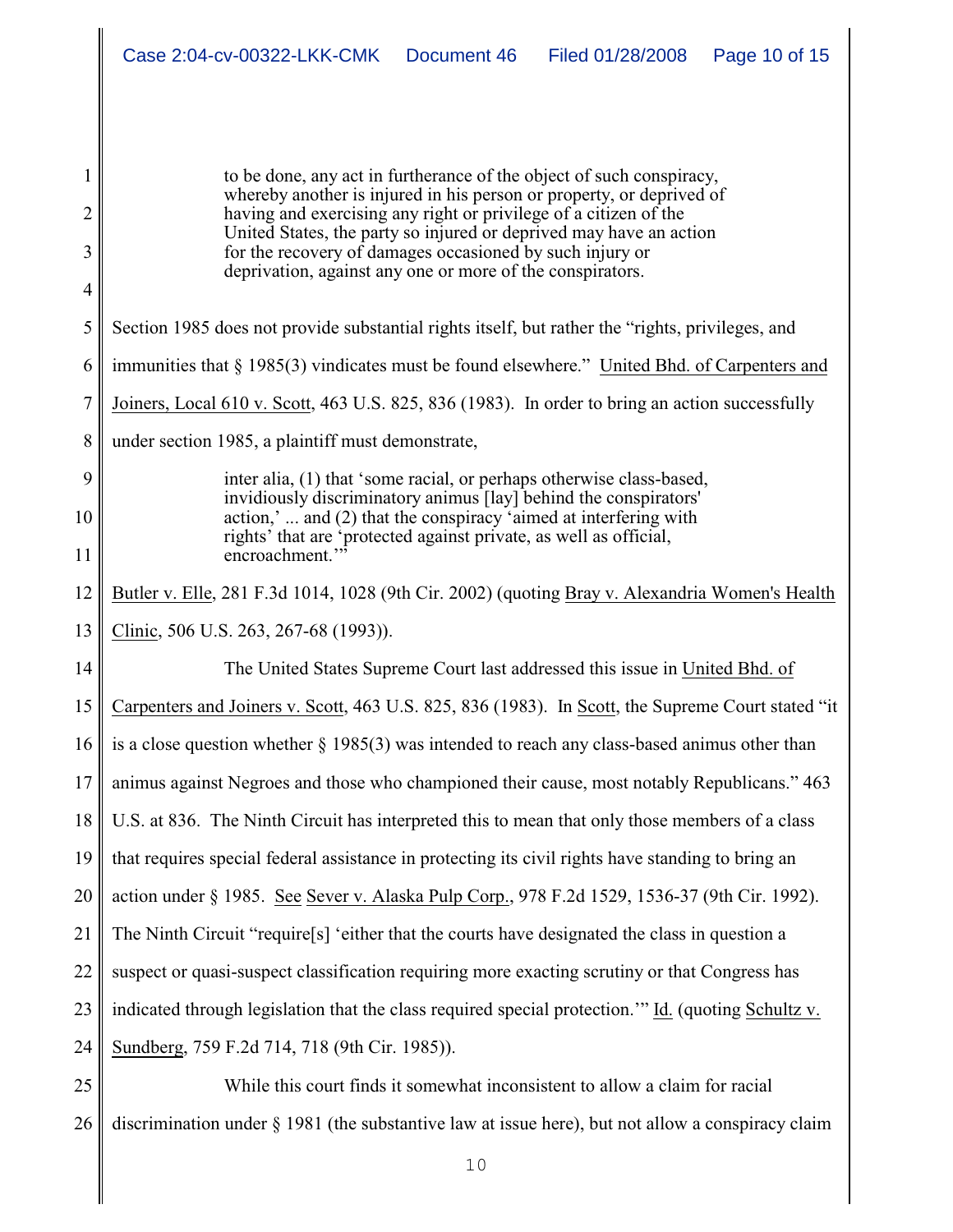1 2 3 4 under § 1985 by the same individual, it is bound by Ninth Circuit precedent to find that plaintiff is not a member of a suspect or quasi-suspect class and therefore does not have standing to bring an action under  $\S$  1985. As such, the undersigned finds that plaintiff does not have standing to bring an action under  $\S$  1985, and those claims should be dismissed from this case.<sup>7</sup>

5

# **Service of Second Amended Complaint**

6 7 8 9 10 11 12 13 14 15 16 17 18 19 20 21 22 Defendants' final claim in the motion to dismiss is that plaintiff failed to properly serve the second amended complaint. Defendants claim that the only service of the second amended complaint was upon defendants' attorney by mail and that this was not proper service under Federal Rule of Civil Procedure 4(e). In response, plaintiff acknowledges that the only service of the second amended complaint was by mail upon the defendants' attorney, stating that was the logical person to serve. Rule 4(e)(2) requires service of a summons and complaint by (A) delivering a copy of the summons and of the complaint to the individual personally; (B) leaving a copy of each at the individual's dwelling or usual place of abode with someone of suitable age and discretion who resides there; or (C) delivering a copy of each to an agent authorized by appointment or by law to receive service of process. In addition, Rule 4(e)(1) allows service by following state law, which under California law would include personal delivery to the defendant or an authorized agent, substitute service to someone at defendant's residence or place of business, service by mail with an acknowledgment of receipt, and possibly service by publication. See Cal. Code of Civ. Proc. §§ 415.10, 415.20, 415.30, 415.50.

<sup>23</sup> 24 25 26 The court recognizes that other circuits have found that allegations of conspiracy <sup>7</sup> motivated by racial animus against whites are cognizable under § 1985(3). See Triad Assocs., Inc. v. Chicago Hous. Auth., 892 F.2d 583, 593 (7th Cir. 1989) (abrogated on other grounds by Bd. of County Comm'rs, v. Umbehr, 518 U.S. 668 (1996)); Seils v. Rochester City Sch. Dist., 192 F. Supp. 2d 100, 123 (W.D.N.Y. 2002). However, the Ninth Circuit has not yet done so, and this court is bound by that precedent. See Zuniga v. United Can Co.,812 F. 2d 443, 450 (9th Cir. 1987).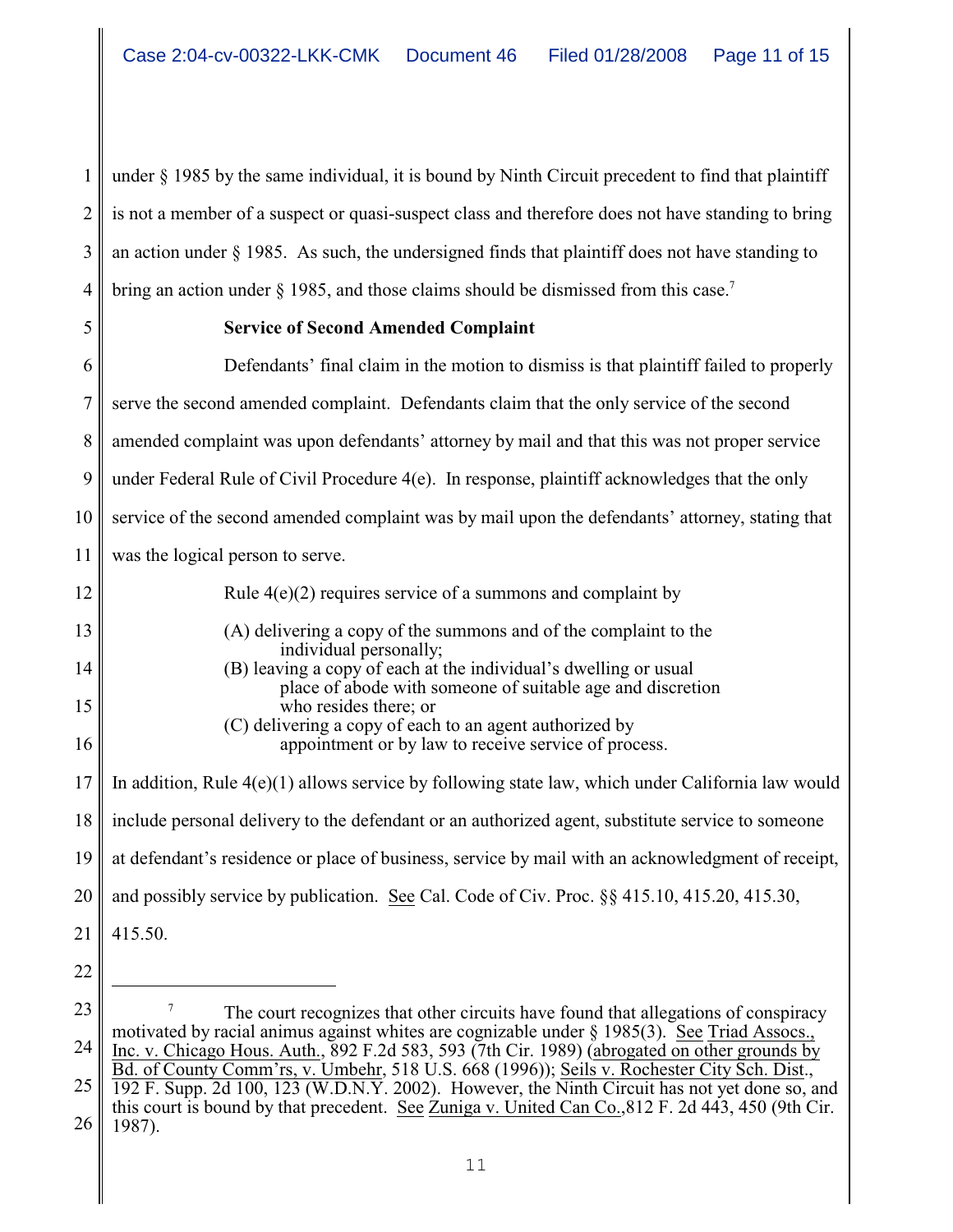1 2 3 4 5 6 7 8 9 10 11 12 13 In this case, plaintiff attempted to comply with Rule  $4(e)$  by serving the second amended complaint, and presumably the summons, on the newly named defendants as well as Mattie Mayhew (who was named as a defendant in the previous complaint and presumably was properly served with that previous complaint) by serving the attorney who represented the Tribe, the Casino and Ms. Mayhew in this matter. However, plaintiff failed to realize that the defendants he named in the second amended complaint, who were not previously parties to this action, had to be served personally or through some other proper method pursuant to Rule 4(e). Service by mail to the attorney of record for the previous defendants was not proper service for the newly named defendants, unless the attorney was specifically authorized to accept service on those individuals' behalf, which does not appear to be the case. Therefore, the newly named defendants were not properly served with the summons and complaint and plaintiff will be required to re-serve those individuals, properly under Rule 4, for whom there remains to be claims against.

14 15 16 17 Ms. Mayhew, however, is not a newly named defendant. She was named as a defendant in the previous complaint, and was previously served with process. In these proceedings, the attorney of record for Ms. Mayhew has been Blain Green with Pillsbury Winthrop Shaw Pittman LLP. Plaintiff adequately served Ms. Mayhew with a copy of the second amended complaint by mailing a copy of the complaint to Ms. Mayhew's attorney of record, Mr. Green, pursuant to Federal Rule of Civil Procedure 5(b)(1). Consequently, service of the second amended complaint upon Ms. Mayhew is deemed proper.

# **Discussion**

26 The undersigned finds that the tribal sovereign immunity applies at this time only to the four tribal council members named in the complaint: Jimmy Edwards, Debbie Armus, Leatha Chase, and Goodie Mix. This leaves several defendants who may be protected by the tribal immunity but for whom this court does not have enough information to make that determination.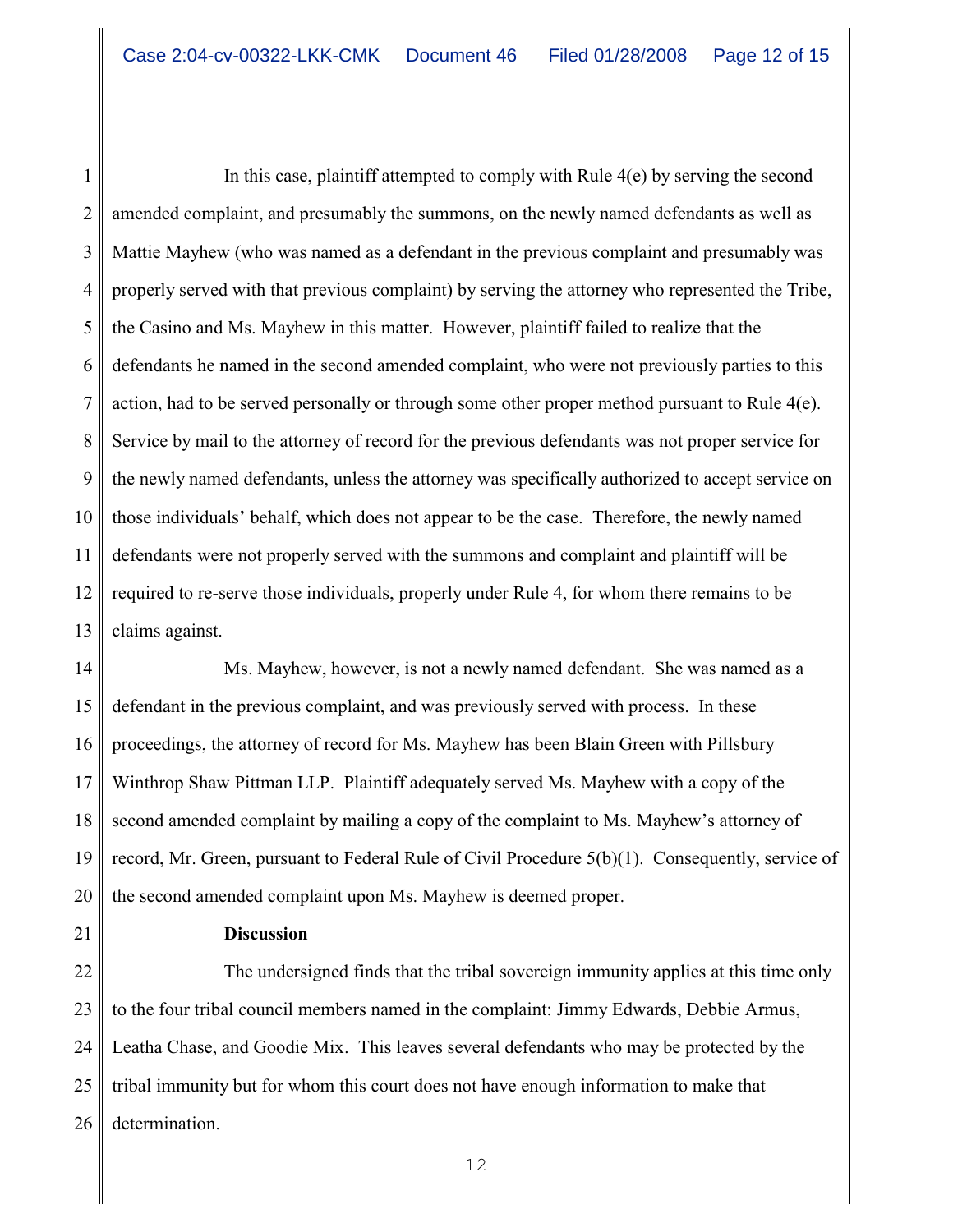1 2 3 4 5 6 7 Plaintiff's claims under 42 U.S.C. § 1981 are not dismissed because plaintiff has standing to bring these claims. This is not to say whether plaintiff will ultimately prevail on these claims, which is not the issue, but rather that he should be given the opportunity to support his allegations. See Scheuer v. Rhodes, 416 U.S. 232, 236 (1974). Therefore, plaintiff's claims that his equal rights have been violated will survive. However, plaintiff does not have standing to bring any claims under 42 U.S.C. § 1985. Therefore, any claim based on the defendants conspiring to deprive him of his equal rights do not survive.

8 9 10 11 12 13 14 In his second amended complaint, again reading the complaint very broadly, plaintiff claims that Mattie Mayhew filed false charges against him with the intent to get him fired from his employment. He claims that defendants Kirby Brown and Art Hatley investigated these charges and found the allegations to be true. He also claims that Terrilyn Steele "violated a verbal contract or agreement when she took the children" out of plaintiff's house. These are specific acts done by these defendants which are separate and distinct from any allegation of conspiracy, and these defendants should not be dismissed.

15 16 17 18 19 20 21 22 23 As for defendants Boulton, Martin, Sandusky, Ricky Mayhew, Harter, White, and Hernandez, plaintiff's allegations, at best, surround a conspiracy in violation of § 1985. Plaintiff does not make any allegations as to any specific and overt acts of these defendants beyond a conspiracy to use their positions to further the false allegations made by Mattie Mayhew and investigated by Brown and Hatley. Therefore, as plaintiff has no standing to bring the conspiracy claims under § 1985, these individuals should be dismissed from the case. However, these deficiencies in pleading may be curable by amendment. Plaintiff may be able to state a claim against these individual defendants for violation of his rights under § 1981. Therefore, he should be allowed one last opportunity to amend his complaint.

24 25 26 Finally, the undersigned finds that service of process as to defendants Brown, Hatley and Steele was insufficient to establish personal jurisdiction over them. However, service of the second amended complaint on Ms. Mayhew's attorney of record is sufficient. Therefore,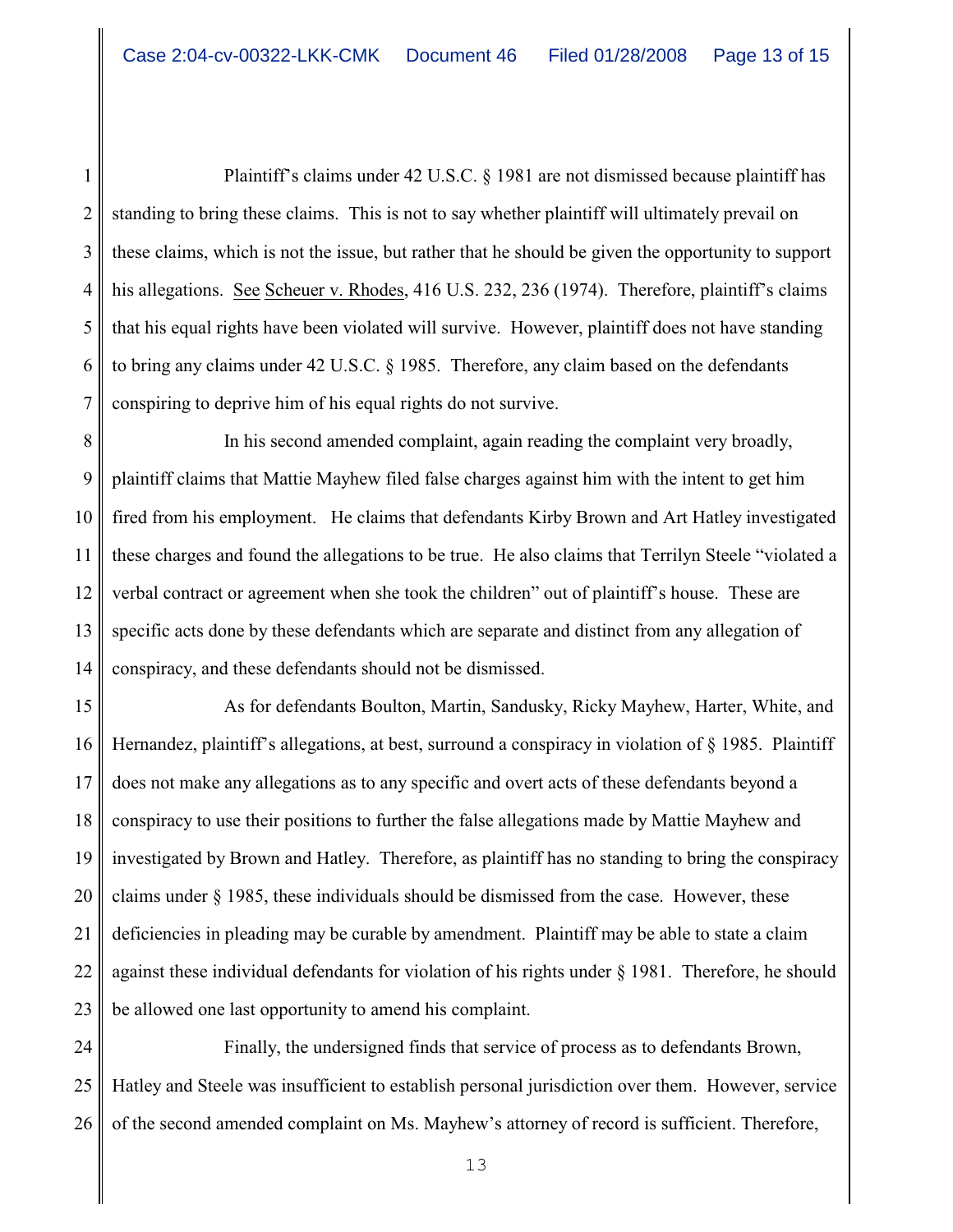1 2 plaintiff should be ordered to effect proper service of process under Rule 4(e) as to these remaining defendants. 8

3 4 5 6 7 8 9 10 11 12 13 14 15 16 17 18 19 20 21 22 23 24 Because it is possible that some of the deficiencies identified in this findings and recommendations may be cured by amending the complaint, plaintiff is entitled to leave to amend. See Lopez v. Smith, 203 F.3d 1122, 1126, 1131 (9th Cir. 2000) (en banc). Plaintiff is informed that, as a general rule, an amended complaint supersedes the original complaint. See Ferdik v. Bonzelet, 963 F.2d 1258, 1262 (9th Cir. 1992). All claims alleged in the original complaint which are not alleged in the amended complaint are waived. See King v. Atiyeh, 814 F.2d 565, 567 (9th Cir. 1987). Therefore, if plaintiff amends the complaint, the court cannot refer to the prior pleading in order to make plaintiff's amended complaint complete. See Local Rule 15-220. An amended complaint must be complete in itself without reference to any prior pleading. See id. If plaintiff chooses to file a third amended complaint, he will be limited to amending the complaint to try to link the named defendants to his claims under 42 U.S.C. § 1981. Based on the foregoing, the undersigned recommends that 1. Defendants' motion to dismiss be granted in part and denied in part; 2. The motion to dismiss for lack of subject matter jurisdiction be granted as to defendants Edwards, Armus, Chase and Mix; 3. The motion to dismiss plaintiff's claims under 42 U.S.C. § 1981 be denied; 4. The motion to dismiss plaintiff's claims under 42 U.S.C. § 1985 be granted; 5. The motion to dismiss for failure to properly serve defendants be granted

<sup>25</sup> 26 If plaintiff chooses to stand on his existing complaint, proper service of the second amended complaint should be accomplished. However, if he chooses to file a third amended complaint, it will be that document which should be properly served to provide personal jurisdiction over the named defendants.